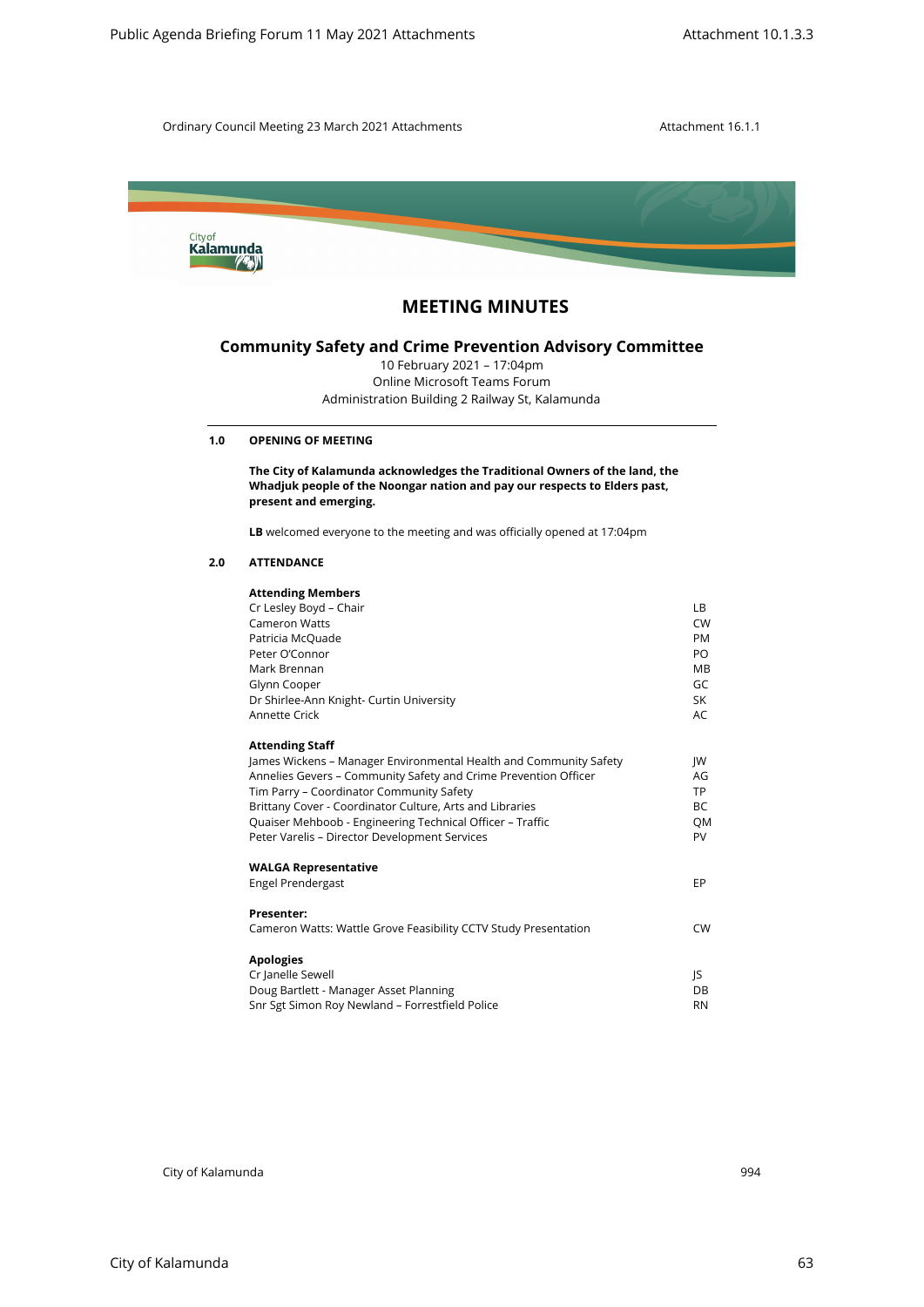

#### **5.0 BUSINESS ARISING FROM PREVIOUS MEETING**

# **5.1 Program update: Outer Metro Arts Project & High Wycombe Train Station Art Mural**

#### **Outer Metro Art Grant Program Summary:**

The City of Kalamunda has successfully secured funding through DLGSCI to deliver a series of creative workshops in partnership with Yirra Yaakin Aboriginal Theatre Company to explore the dangers of drug addiction for young people living within the City of Kalamunda. At the conclusion of the workshops, Yirra Yaakin Aboriginal Theatre Company will remount and perform their work 'Ice Land' which will be presented in collaboration with the workshop participants at the Kalamunda Performing Arts Centre. Participants will work towards creating a piece of performance art (art form to be determined by participants), which will then be performed at a private showcase for friends and family, or as a pre- or post-show event as part of the Ice Land – A Hip h'Opera performance on 26 and 27 March. The City of Kalamunda will work closely with existing youth service providers, local indigenous groups, local schools, police, and relevant internal departments to encourage participation. The workshop can accommodate up to 20 young people.

#### **High Wycombe Train Station Art Mural:**

Young people from the City of Kalamunda have been invited to brainstorm, design, and install a large new outdoor mural as part of the Forrestfield-Airport Link project. A 40m-long wall at Ibis Place, near the new High Wycombe Station site, will be the blank canvas for the piece of art, which will provide a unique entry statement to the station precinct. An expression of interest process was open for young people wanting to be part of the Ibis Place Youth Art Project, which will collaborate with an established artist to plan and design the installation. The well-established Right Track program was all about fostering a positive relationship between youth, Perth's public transport network and the people who work on it. The project is a collaboration between the Public Transport Authority's Right Track program and the City of Kalamunda. All young people aged 12 to 25 who have an interest in creative arts and community development who live, work, or have a connection to the City of Kalamunda are eligible to apply for the art committee. Participation in the project will be required between November 2020 and May 2021. Action: The Committee notes the information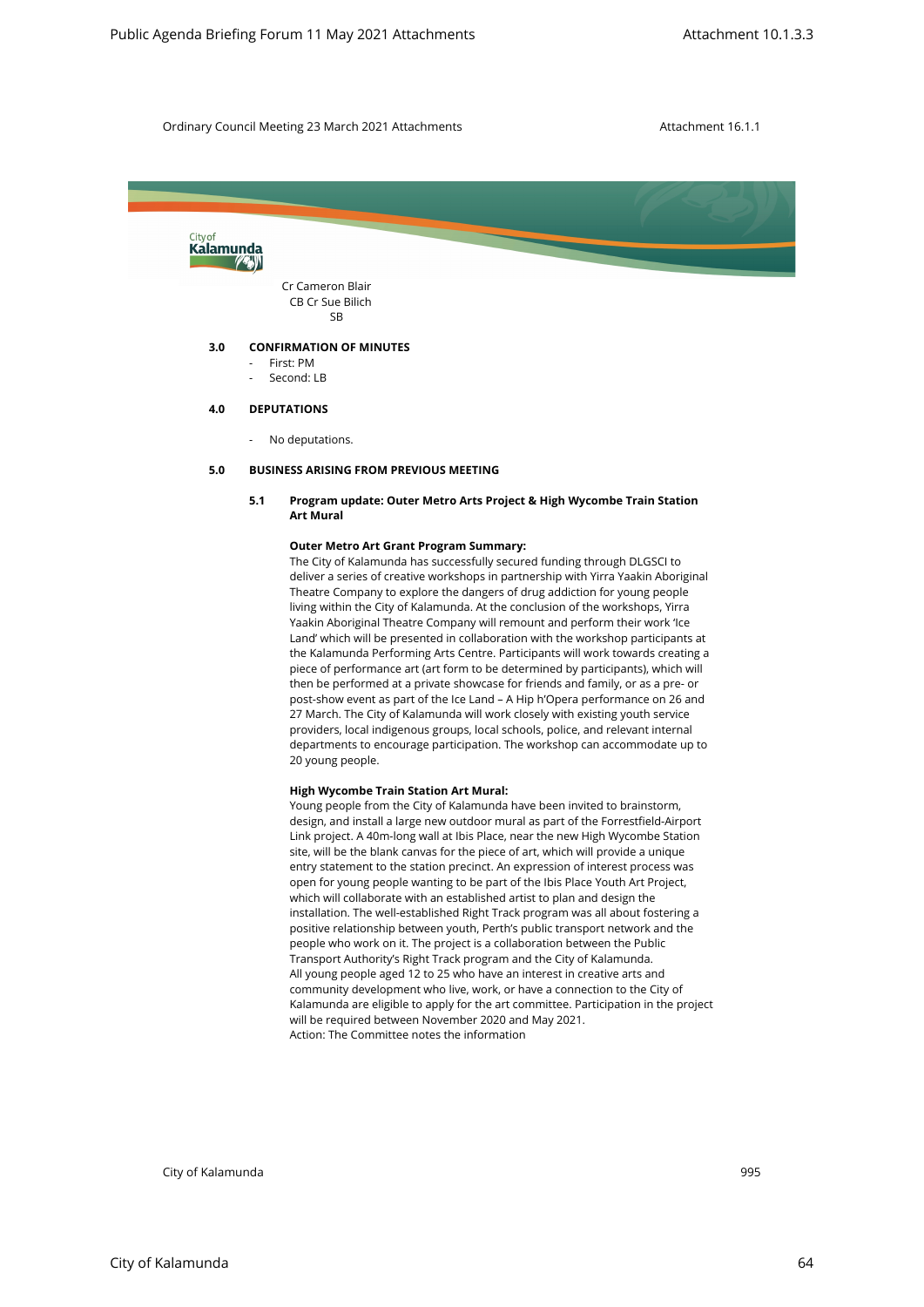| City of<br>Kalamunda |     |                                                                                                                                                                                                                                                                                                                                                                                                                                               |
|----------------------|-----|-----------------------------------------------------------------------------------------------------------------------------------------------------------------------------------------------------------------------------------------------------------------------------------------------------------------------------------------------------------------------------------------------------------------------------------------------|
|                      | 5.2 | Action: Amend the "Blue Iris Register" reference in the CSCP Plan and to provide a<br>link on the website to the new register.                                                                                                                                                                                                                                                                                                                |
|                      |     | AG + JW: Has been updated via the website.                                                                                                                                                                                                                                                                                                                                                                                                    |
|                      | 5.2 | Action: AG/JW to email out the final Youth Community Safety and Crime<br>Prevention Plan out too committee.                                                                                                                                                                                                                                                                                                                                   |
|                      |     | AG + JW Sent by email out via the minutes on 24.11.2020                                                                                                                                                                                                                                                                                                                                                                                       |
|                      | 5.3 | Action: JW to circulate the workshop minutes with the committee when finalised.                                                                                                                                                                                                                                                                                                                                                               |
|                      |     | AG + JW Sent by email out via the minutes on 24.11.2020                                                                                                                                                                                                                                                                                                                                                                                       |
|                      | 5.4 | Action: All feedback regarding themes for the grant application to be sent via JW<br>before February 2021.                                                                                                                                                                                                                                                                                                                                    |
|                      |     | JW: received no feedback regarding this program.                                                                                                                                                                                                                                                                                                                                                                                              |
| 6.0                  |     | <b>DISCLOSURE OF INTERESTS</b>                                                                                                                                                                                                                                                                                                                                                                                                                |
|                      |     | Noted: Cameron Watts: Declares Financial interest on Agenda item 8.1                                                                                                                                                                                                                                                                                                                                                                          |
| 7.0                  |     | <b>CORRESPONDENCE - in/out</b>                                                                                                                                                                                                                                                                                                                                                                                                                |
|                      |     | Nil                                                                                                                                                                                                                                                                                                                                                                                                                                           |
| 8.0                  |     | <b>ITEMS FOR COMMITTEE CONSIDERATION</b>                                                                                                                                                                                                                                                                                                                                                                                                      |
|                      | 8.1 | Wattle Grove Cell 9 CCTV Feasibility Study: Cameron Watts                                                                                                                                                                                                                                                                                                                                                                                     |
|                      |     | LB: Provided a summary on the Wattle Grove Cell 9 CCTV Feasibility Study:                                                                                                                                                                                                                                                                                                                                                                     |
|                      |     | Through the budget process, funds were set aside to undertake a feasibility study<br>into CCTV within the Wattle Grove Cell 9 area to address crime, security, and<br>other relevant community safety matters. A feasibility study has been prepared<br>along with an executive summary which has been provided to the committee.<br>A presentation on the findings of the study will be provided by consultant<br>Cameron Watts from Zenien. |
|                      |     | CW: Delivered a presentation summarising the key findings on the Wattle Grove<br>Cell 9 CCTV Feasibility study.                                                                                                                                                                                                                                                                                                                               |
|                      |     | Primary outcome and recommendation:                                                                                                                                                                                                                                                                                                                                                                                                           |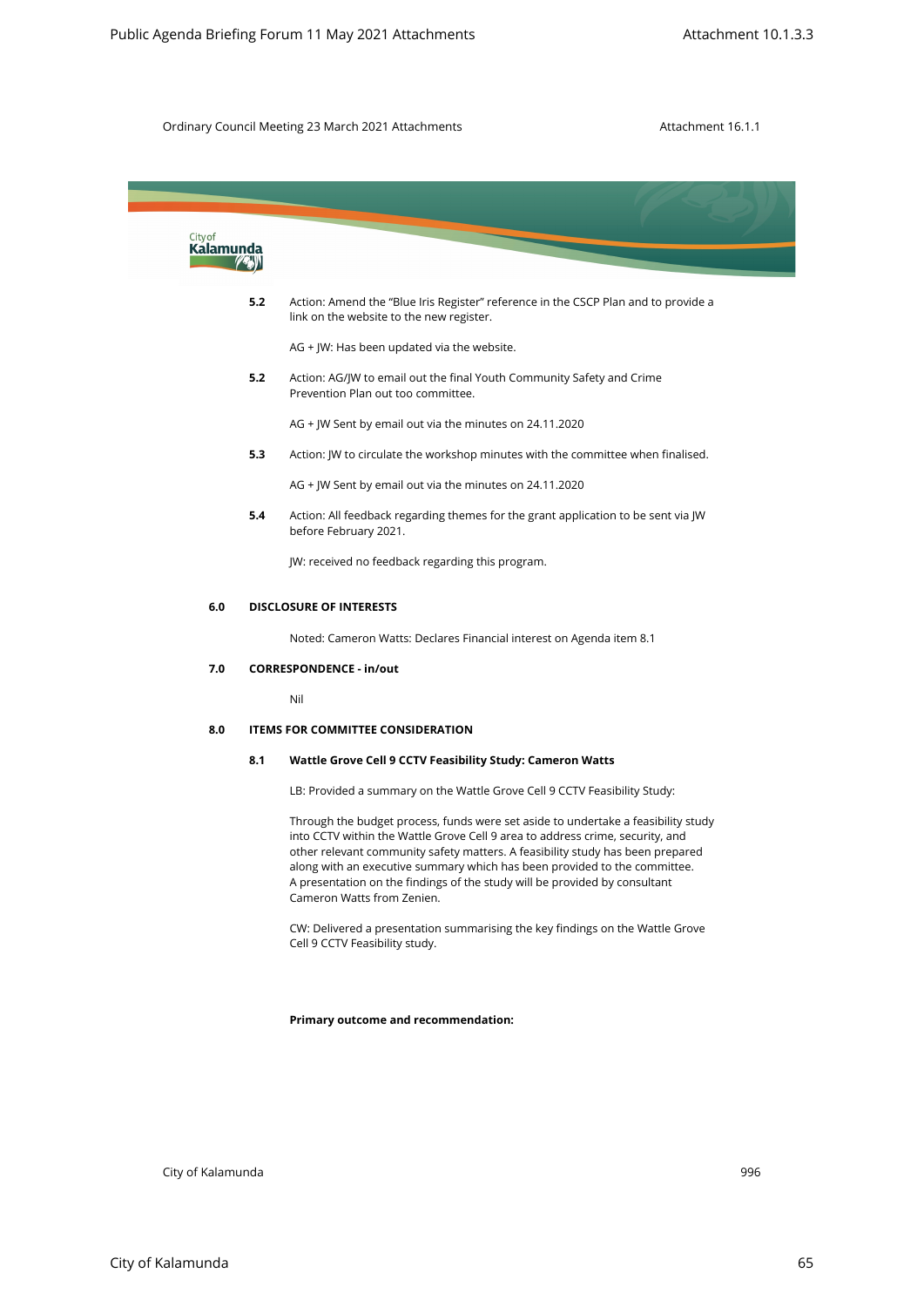The City Community Safety and Crime Prevention Committee to discuss and investigate the proposed idea of a Community Security Patrol service. Discussions to include how such an initiative fits in with the Community & Safety Crime Prevention Plan and estimated City of Kalamunda specific costs to be drafted. Information from other LGA's currently offering this service to be gathered and provided to the Committee for discussion. Findings and recommendations from this process to be presented to Council as appropriate. Zenien estimate cost of between \$400,000 and \$450,000 ex GST – Per Vehicle Per year. Consideration of Security an Emergency Services Levy. City of Kalamunda 997 Public Agenda Britain City of Kalamunda Britain City of Kalamunda Britain City of City of Kalamunda Britain City of City of City of City of City of City of City of City of City of City of City of Cit

### **Other Recommendations and findings:**

- Traditional CCTV Not recommended for Wattle Grove Cell 9 area
- Discuss/Research the option of a CCTV Subsidy program (Similar to Town of Victoria Park)
- Explore the options and funding sources for the proposed ANPR option (Joining the WA Police LPR Mesh Program). Discuss with relevant stakeholders for support/approval.

Look at options for reducing access to the area via roads, reserves and railway etc. (e.g.: Better fencing and physical security measures)

MB: Is that 7 days a week or just need weekends?

CW: Open to discussing that, further statistics from police when core areas are having anti-social behaviours. Night-time burglaries, vast majority were midafternoons, like Kalamunda, opportunists came around when people are at work. City of Belmont have a subsided grant, alarm systems for residents. The alarm would call the security service and the owner, it would take 8 minutes for the patrol to come to the residence. Optimising that you can also register for when you are on holidays. Security Guards can come around to check on the house. Something to discuss and find funding for regarding security levy on rates. These levies vary substantially different between councils.

#### **Resolution**

Community Safety and Crime Prevention Committee endorses the following resolutions:

- 1. NOTE the findings of the Wattle Grove Cell 9 CCTV Feasibility Study prepared by Zenian.
- 2. ENDORSE the recommended strategies for consideration by Council as part of future budget deliberations.
- 3. REQUEST additional information and cost estimates be reported to CSCPAC and Council around installing CCTV on Ranger vehicles.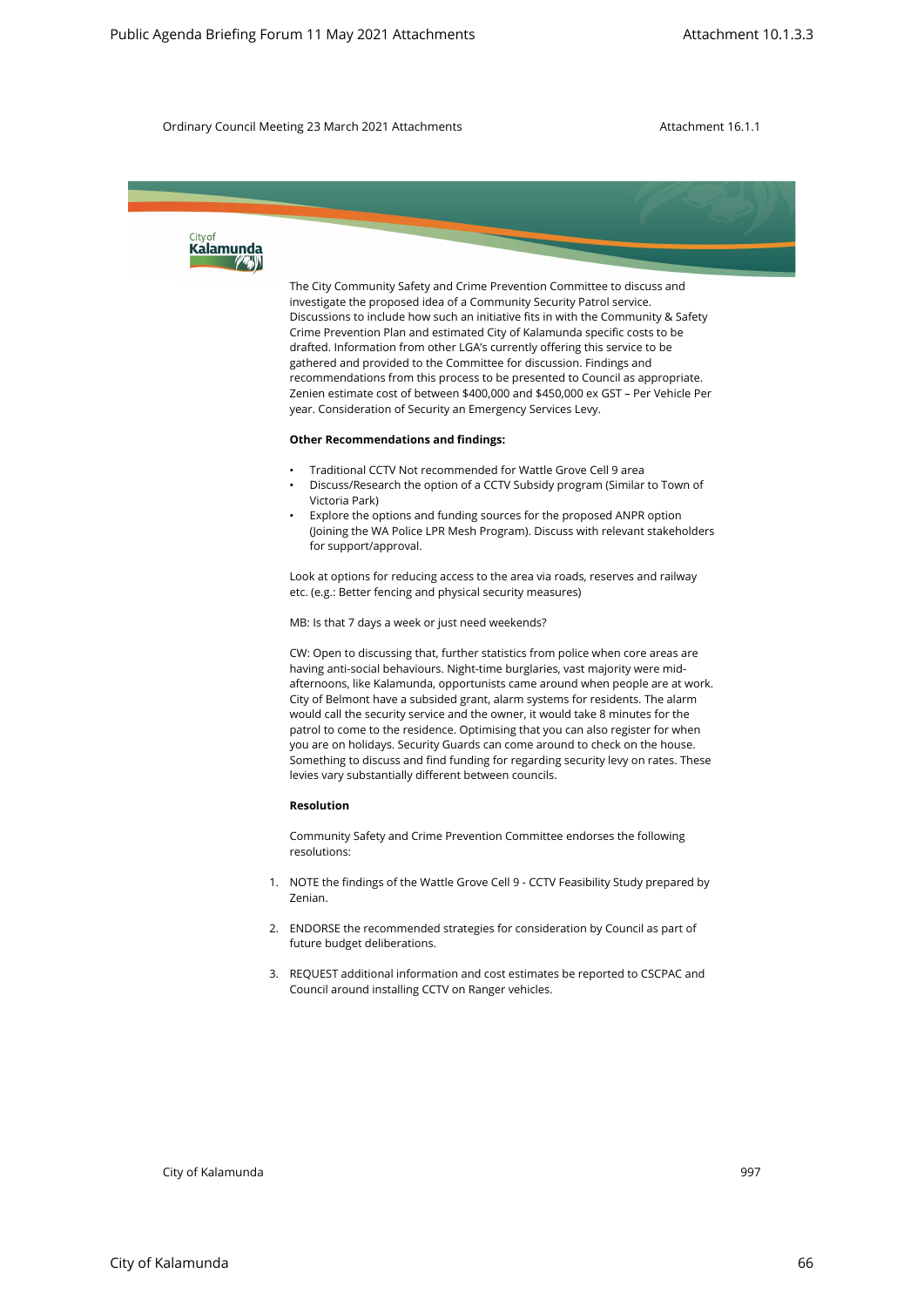

|  | $\sim$ C Lesiev Dovu – Chair                                    | .   |
|--|-----------------------------------------------------------------|-----|
|  | Cameron Watts: Wattle Grove Feasibility CCTV Study Presentation | CW. |
|  | - Mark Brennan                                                  | MB. |
|  | - Annette Crick                                                 | AC  |
|  | - Glynn Cooper                                                  | GC  |

#### **8.2 Zig Zag Engagement Report: Qaiser Mahboob (QM) Presented the findings of the community engagement report.**

The Future of Zig Zag Scenic Drive: Consideration of advice by Community Safety and Crime Prevention Advisory Committee.

QM: Zig Zag Scenic Drive (ZZSD) originally was part of the railway track built to transport timber to Midland Railway workshops in early 20<sup>th</sup> Century. Long history of anti-social behaviour, hooning, littering and environmental damage. Measures undertaken in 2014 temporarily reduced the impacts but by late 2019, antisocial behaviour became a major concern to residents and Council alike. A temporary closure to *public vehicles* was commenced at end of May 2020 which has been extended to end of May 2021 to help determine potential impacts of a permanent closure. Community engagement was undertaken on the future of ZZSD in 3Q of 2020. Over 1,330 submission received.

#### **Key issues of respondents:**

- Rights of the public to drive on public roads.
- Enjoyment of the vista
- Protect residents from hoons, anti-social behaviour.
- Protect of National Park from damage caused by four-wheel drive vehicles.
- Preference for pedestrian and cyclist only
- Do something to enhance tourism.
- Onvert for Train use
- Noticeable reduction in litter and dumping.
- Increase police and patrols to combat antisocial behaviour.

LB: Thank you for the presentation Cameron. Does anyone have any initial questions based on that presentation before I say something?

AC: How has the closure effected food businesses with it being closed downs (food trucks).

QM: We are considering that as part of engagement report as we know they are being affected.

LB: Let us do a straw poll to see what direction committee would like to take.

Closing the Zig Zag to vehicles 2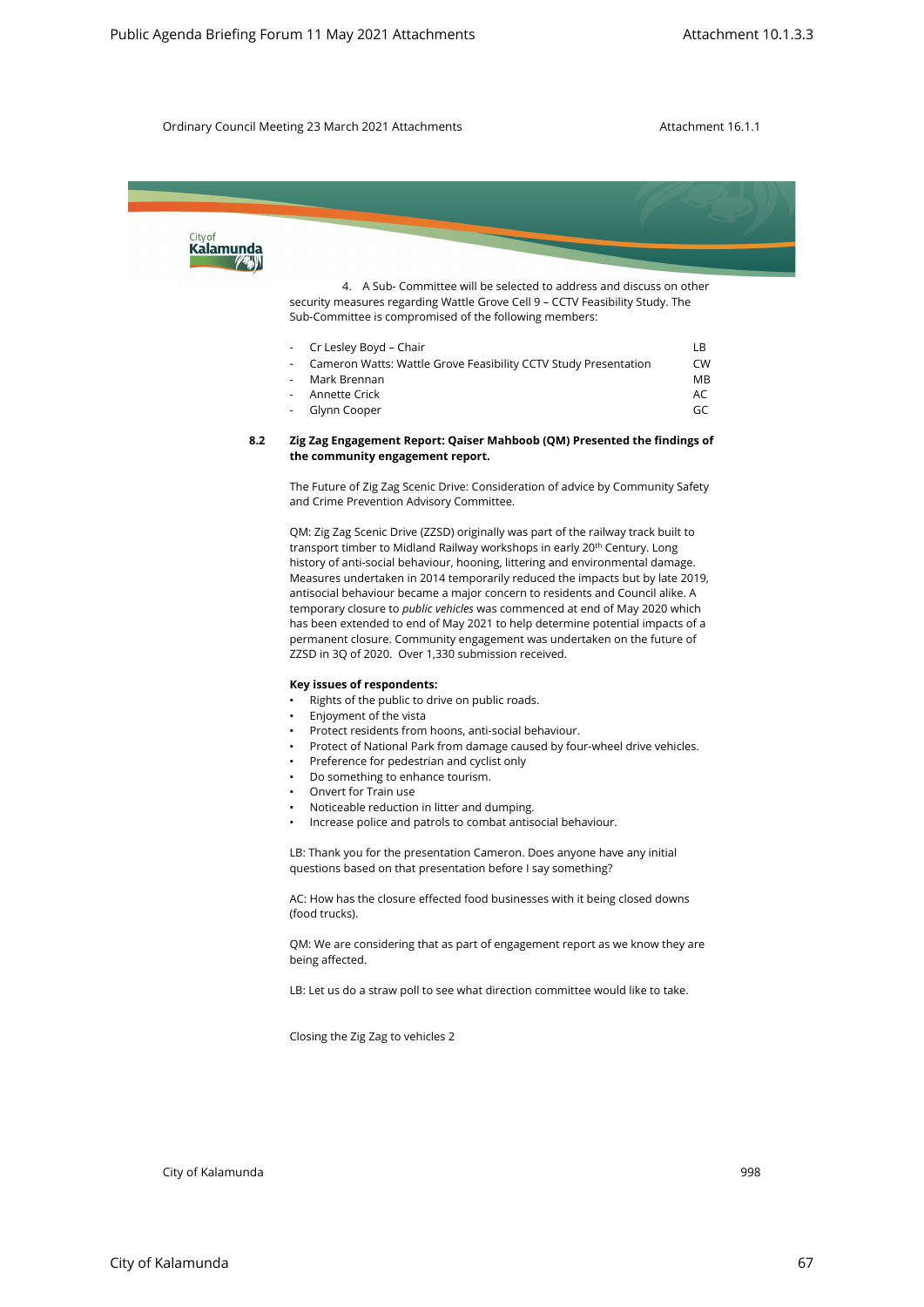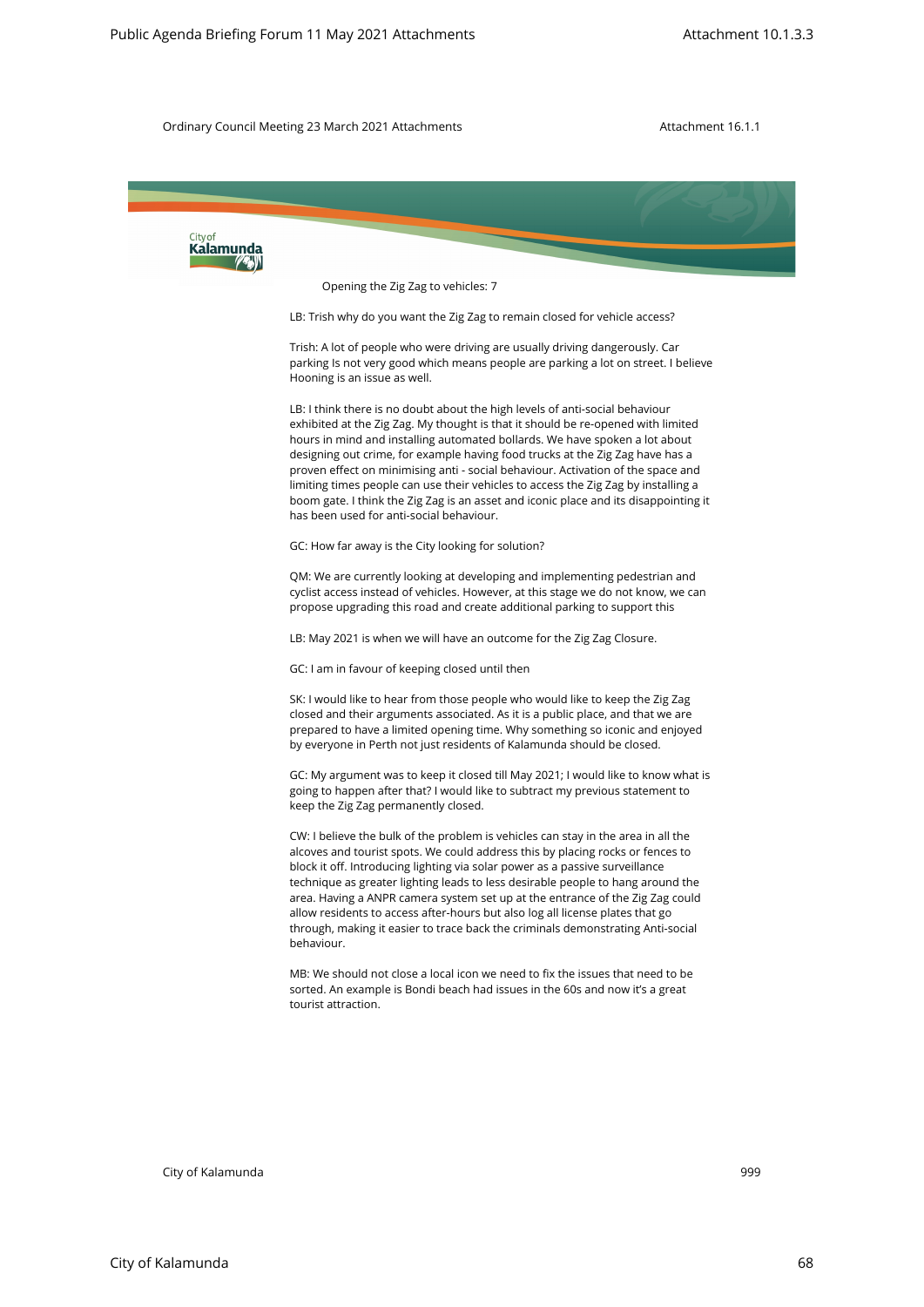